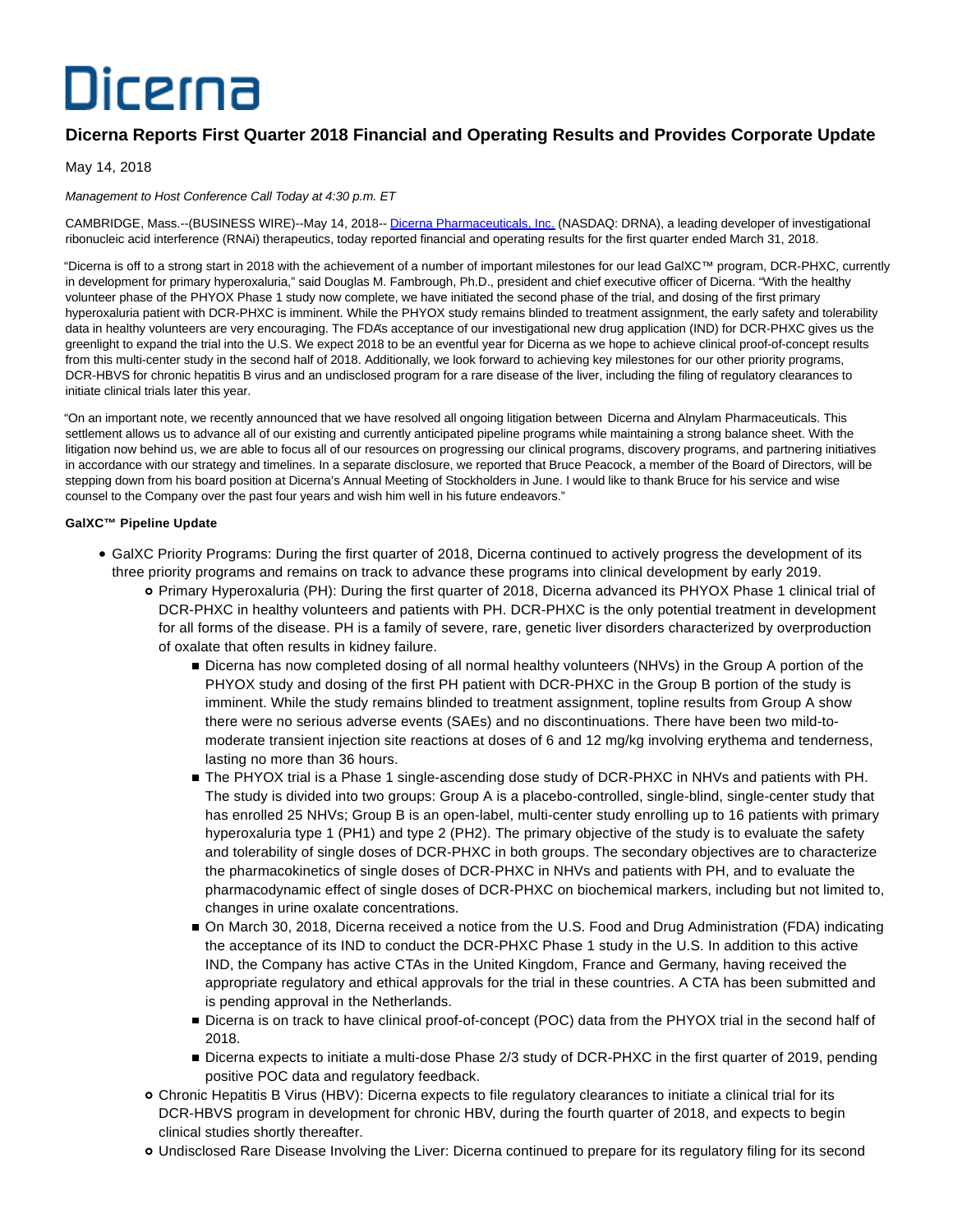GalXC-based clinical candidate targeting a liver expressed gene involved in a serious rare disease. The Company is seeking a risk-sharing collaborator for this program before it files regulatory clearances to initiate a clinical trial, likely in the second half of 2018. For competitive reasons, the Company has not yet publicly disclosed the target gene or disease.

- NASH Collaboration with Boehringer Ingelheim (BI): During the first quarter of 2018, Dicerna continued to successfully execute on the program in accordance with the work plan for this collaboration. The collaboration is focused on chronic liver diseases, with an initial focus on nonalcoholic steatohepatitis (NASH).
- GalXC Platform Improvement: During the first quarter of 2018, Dicerna continued to optimize its GalXC technology platform, which has enabled the development of next generation GalXC molecules that can be applied to any target gene. Next generation GalXC improvements have yielded a longer duration of action and higher potency of target gene silencing against multiple targets in animal models. Dicerna anticipates utilizing its next generation GalXC molecules in its DCR-PCSK9 program for the treatment of hypercholesterolemia as well as in additional programs.

# **Conclusion of Litigation**

On April 18, 2018, Dicerna and Alynlam entered into a Confidential Settlement Agreement and General Release (the Settlement Agreement), resolving all ongoing litigation between the two companies. The terms of the Settlement Agreement include mutual releases and dismissals with prejudice of all claims and counterclaims in the litigation between Dicerna and Alnylam. Dicerna denies wrongdoing and did not admit wrongdoing as part of the Settlement Agreement. Dicerna has agreed to make the following payments to Alnylam: (i) a \$2.0 million upfront payment in cash; (ii) an additional \$13.0 million in cash paid over the next four years, to be paid as 10% of any upfront or first year cash consideration that the Company receives pursuant to future GalXC technology-based collaborations (excluding any amounts received or to be received by the Company from its existing collaboration with BI); (iii) issuance of 983,208 shares of Dicerna common stock. The Settlement Agreement does not include any licenses to any intellectual property from either party and does not include any royalties or milestones related to product development. For additional detail, please see Dicerna's Quarterly Report on Form 10-Q for the quarter ended March 31, 2018, which was filed with the Securities and Exchange Commission (SEC) on May 14, 2018.

#### **Financial Condition and Operating Results**

- **Cash Position** As of March 31, 2018, Dicerna had \$97.8 million in cash and cash equivalents and held-to-maturity investments, as compared to \$113.7 million in cash and cash equivalents and held-to-maturity investments as of December 31, 2017. Additionally, the Company had \$0.7 million of restricted cash equivalents as of March 31, 2018, which reflects collateral securing the Company's operating lease obligation.
- **Revenue** For the three-month period ended March 31, 2018, Dicerna recognized \$1.5 million of revenue associated with the BI Agreement. This amount primarily represents partial amortization of the \$10.0 million non-refundable upfront payment from BI, as well as certain reimbursable third-party research expenses which are billable to BI. Dicerna expects to recognize the remainder of the initial transaction price on a straight-line basis through June 30, 2019. Dicerna does not expect to generate any product revenue for the foreseeable future.
- **Research and Development (R&D) Expenses** R&D expenses for the first quarter of 2018 were \$9.9 million, as compared to \$8.7 million for the same quarter in 2017. The increase was predominantly due to higher direct research and development and employee-related expenses, partially offset by lower platform-related expenses.
- **General and Administrative (G&A) Expenses** G&A expenses for the first quarter of 2018 were \$7.5 million, as compared to \$5.5 million for the same quarter in 2017. The increase was predominantly related to higher legal costs associated with the litigation with Alnylam, and to higher corporate legal expenses, partially offset by lower consulting expenses. We expect our G&A expenses to increase significantly in the second quarter of 2018, as compared to the three-month period ended March 31, 2018, as a result of the one-time charges associated with the Settlement Agreement.
- **Net Loss**  Net loss was \$15.6 million for the first quarter of 2018, as compared to a net loss of \$14.2 million for the same quarter in 2017. This increase is attributable to higher operating expenses, offset by higher revenues and interest income.

For more detailed information and analysis, see Dicerna's Quarterly Report on Form 10-Q for the quarter ended March 31, 2018, which was filed with the Securities and Exchange Commission (SEC) on May 14, 2018.

#### **Guidance**

Dicerna believes that it has sufficient cash to fund the execution of its current clinical and operating plan through 2019, which includes focusing its resources on advancing its DCR-PHXC development program through proof-of-concept trials and into advanced clinical development, and advancing its DCR-HBVS development program into proof-of-concept studies in HBV patients. This estimate assumes no new funding from additional collaboration agreements or from external financing events.

#### **Conference Call**

Management will host a conference call at 4:30 p.m. ET today to review Dicerna's first quarter 2018 financial results and provide a general business update. The conference call can be accessed by dialing (855) 453-3834 or (484) 756-4306 (international), and referencing conference ID 9666285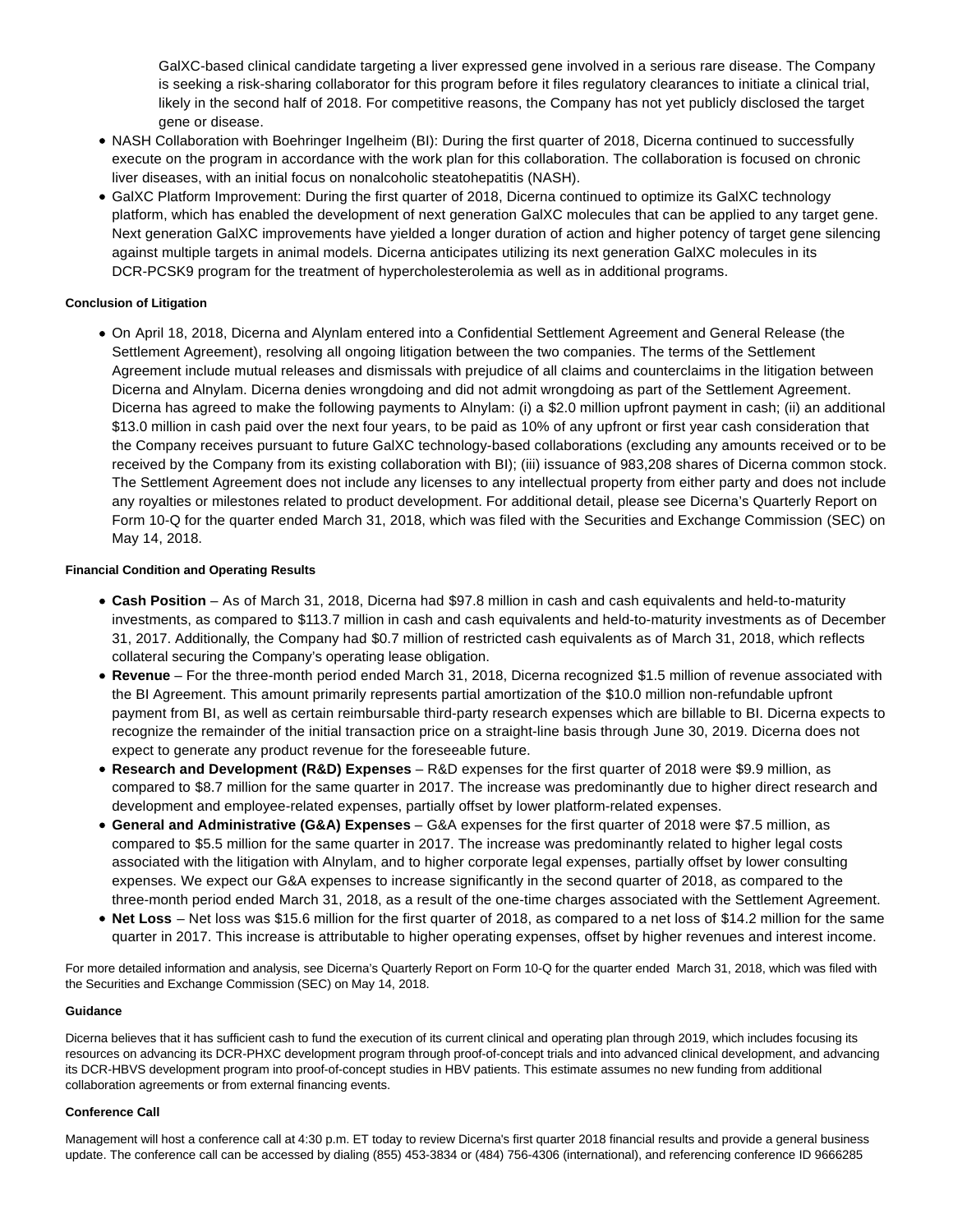prior to the start of the call. The call will also be webcast via the Internet and will be available under the "Investors & Media" section of the Dicerna website[, www.dicerna.com.](http://www.dicerna.com/) A replay of the call will be available approximately two hours after the completion of the call and will remain available for seven days. To access the replay, please dial (855) 859-2056 or (404) 537-3406, and refer to conference ID 9666285. The webcast will also be archived on Dicerna's website.

#### **About Dicerna Pharmaceuticals, Inc.**

Dicerna Pharmaceuticals, Inc., is a biopharmaceutical company focused on the discovery and development of innovative, subcutaneously delivered RNAi-based therapeutics for diseases involving the liver, including rare diseases, viral infectious diseases, chronic liver diseases, and cardiovascular diseases. Dicerna is leveraging its proprietary GalXC™ RNAi technology platform to build a broad pipeline in these core therapeutic areas, focusing on target genes where connections between target gene and diseases are well understood and documented. Dicerna intends to discover, develop and commercialize novel therapeutics either on its own or in collaboration with pharmaceutical partners. For more information, please visit [www.dicerna.com.](http://cts.businesswire.com/ct/CT?id=smartlink&url=http%3A%2F%2Fwww.dicerna.com&esheet=51806112&newsitemid=20180514006261&lan=en-US&anchor=www.dicerna.com&index=3&md5=f87eba676c2463cc403b8abec0508d8b)

# **About GalXCTM RNAi Technology Platform**

GalXC<sup>TM</sup> is a proprietary technology platform invented by Dicerna to discover and develop RNAi-based therapies designed to silence disease-driving genes in the liver. Compounds produced via GalXC are intended to be broadly applicable across multiple therapeutic areas, including rare diseases, viral infectious diseases, chronic liver diseases, and cardiovascular diseases. Using GalXC, Dicerna scientists attach N-acetylgalactosamine sugars directly to the extended region of the Company's proprietary RNAi molecules, yielding multiple proprietary conjugate delivery configurations. Many of the conjugates produced via GalXC incorporate a folded motif known as a tetraloop in the extended region. The tetraloop configuration, which is unique to Dicerna's GalXC compounds, allows flexible and efficient conjugation to the targeting ligands, and stabilizes the RNAi duplex which the Company believes will enable subcutaneous delivery of its RNAi therapies to hepatocytes in the liver, where they are designed to specifically bind to receptors on target cells, potentially leading to internalization and access to the RNAi machinery within the cells. The technology may offer several distinct benefits, as suggested by strong preclinical data. These benefits seen in preclinical studies include: potency that is on par with or better than comparable platforms; highly specific binding to gene targets; long duration of action; and an infrequent subcutaneous dosing regimen.

#### **Cautionary Note on Forward-Looking Statements**

This press release includes forward-looking statements, including, for example, Dicerna's expected timeline and plans for development of DCR-PHXC and other pipeline programs, expectations related to the collaboration with BI, and guidance related to the anticipated duration and usage of current cash and cash equivalents. Such forward-looking statements are subject to risks and uncertainties that could cause actual results to differ materially from those expressed or implied in such statements. Applicable risks and uncertainties include risks relating to Dicerna's clinical and preclinical research and other risks identified under the heading "Risk Factors" included in the Company's most recent Form 10-Q filing and in other future filings with the SEC. The forward-looking statements contained in this press release reflect Dicerna's current views with respect to future events, and Dicerna does not undertake and specifically disclaims any obligation to update any forward-looking statements.

# **Dicerna Pharmaceuticals, Inc. Consolidated Balance Sheet Information (In thousands)**

|                              | March 31, | December 31, |
|------------------------------|-----------|--------------|
|                              | 2018      | 2017         |
| Cash and cash equivalents    | \$43,046  | 68,789       |
| Held-to-maturity investments | \$54.770  | 44.889       |
| <b>Total assets</b>          | \$104,074 | 121,002      |
| <b>Total liabilities</b>     | \$16,188  | 19.916       |
| Total stockholders' equity   | \$ 87,886 | 101,086      |

# **Dicerna Pharmaceuticals, Inc. Consolidated Statements of Operations Information (In thousands, except share and per share data)**

|                            | For the Three Months Ended<br>March 31, |          |
|----------------------------|-----------------------------------------|----------|
|                            | 2018                                    | 2017     |
| Revenue                    | \$1,545                                 |          |
| Operating expenses:        |                                         |          |
| Research and development   | 9,893                                   | 8,743    |
| General and administrative | 7,519                                   | 5,496    |
| Total operating expenses   | 17,412                                  | 14,239   |
| Loss from operations       | (15, 867)                               | (14,239) |